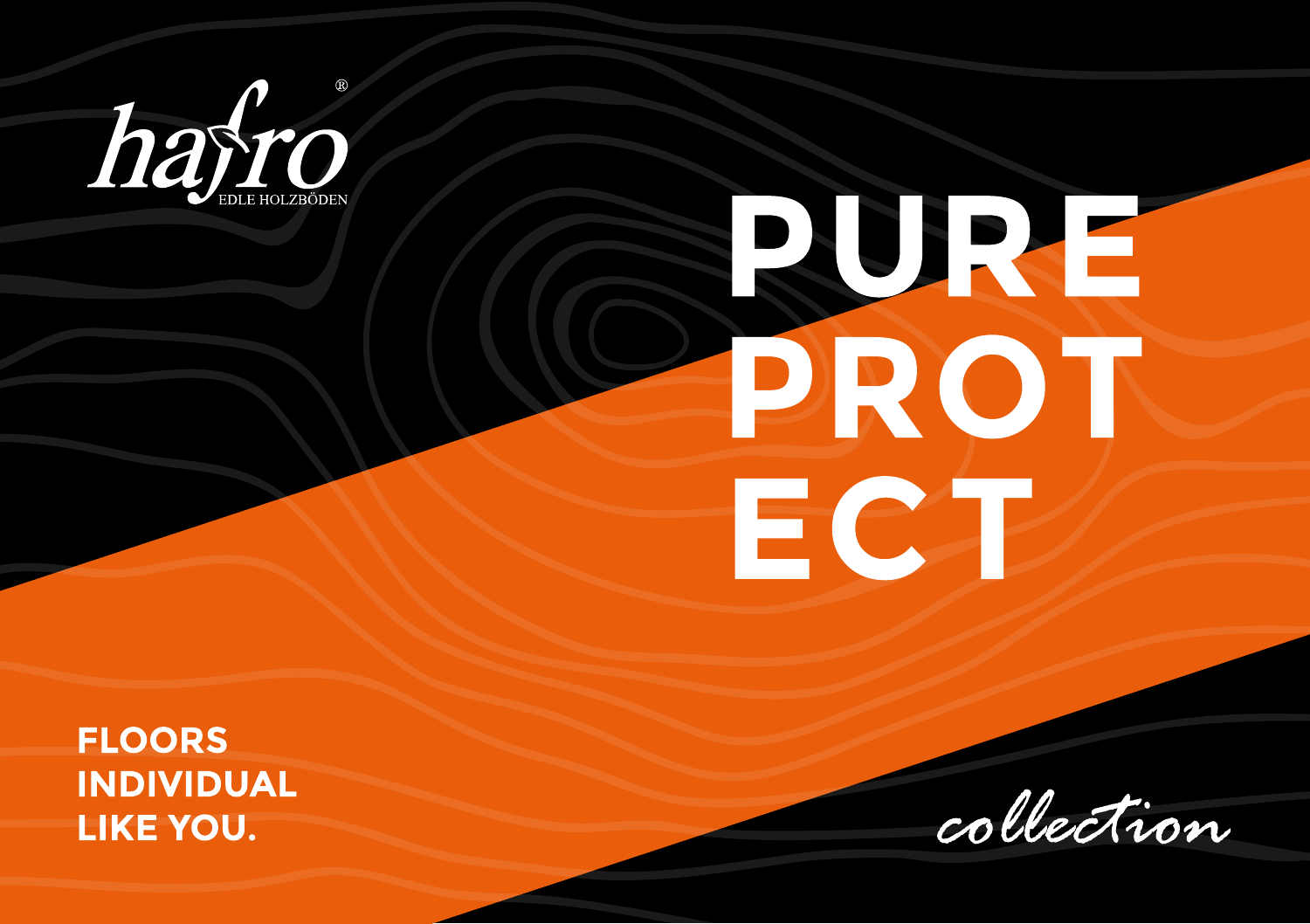MUCH NATURE, LITTLE CARE

## EASY CARE

**3-STRIP FLOORING** 5G-C DROPDOWN | MICRO BEVEL | SPRUCE CORE

**approx. 3,6 mm top layer**

7-coats easy care PURE object lacquer protect the surface deep into the pores making it particularly hard-wearing. An optical variety through 6 different colours and two gradings, as Natural Knotty and Country. Pure Protect Floors offer the perfect basis for your personal design.



In addition to the advantages of our easy care surface, PURE PROTECT offers the look of a naturally oiled floor that does not require any special care. It also forms a symbiosis of comfort, aesthetics and functionality. Connecting individual needs through versatility.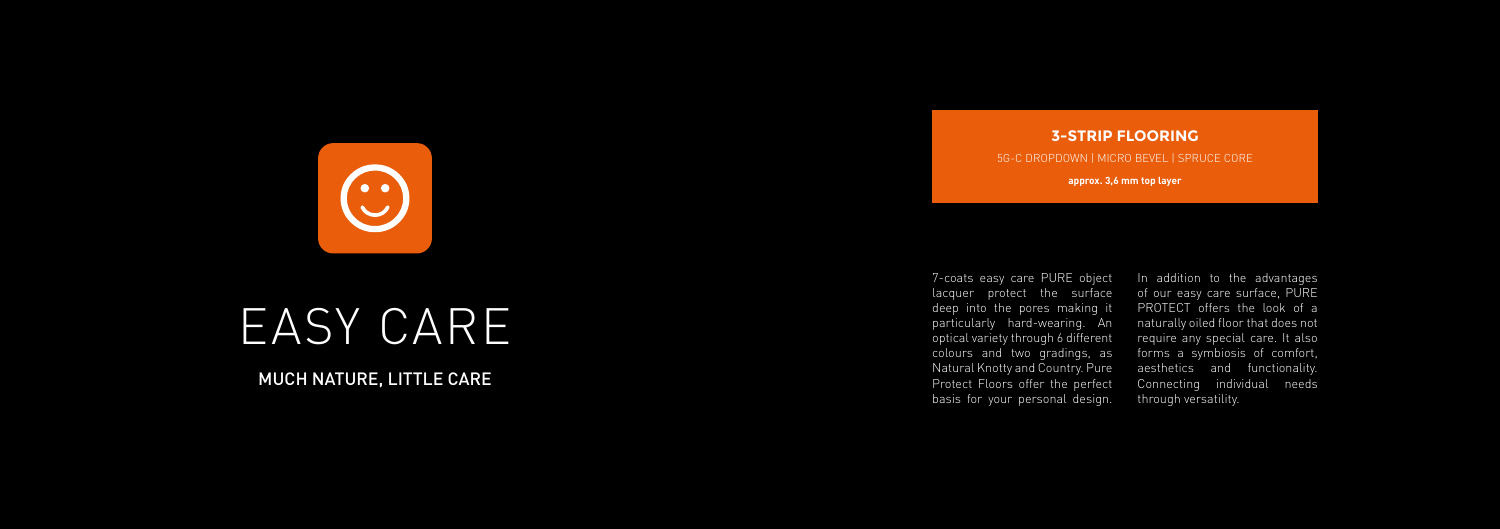

#### NATURAL-KNOTTY | COUNTRY



2200 x 182 x 14 mm 2200 x 182 x 14 mm



#### NATURAL-KNOTTY | COUNTRY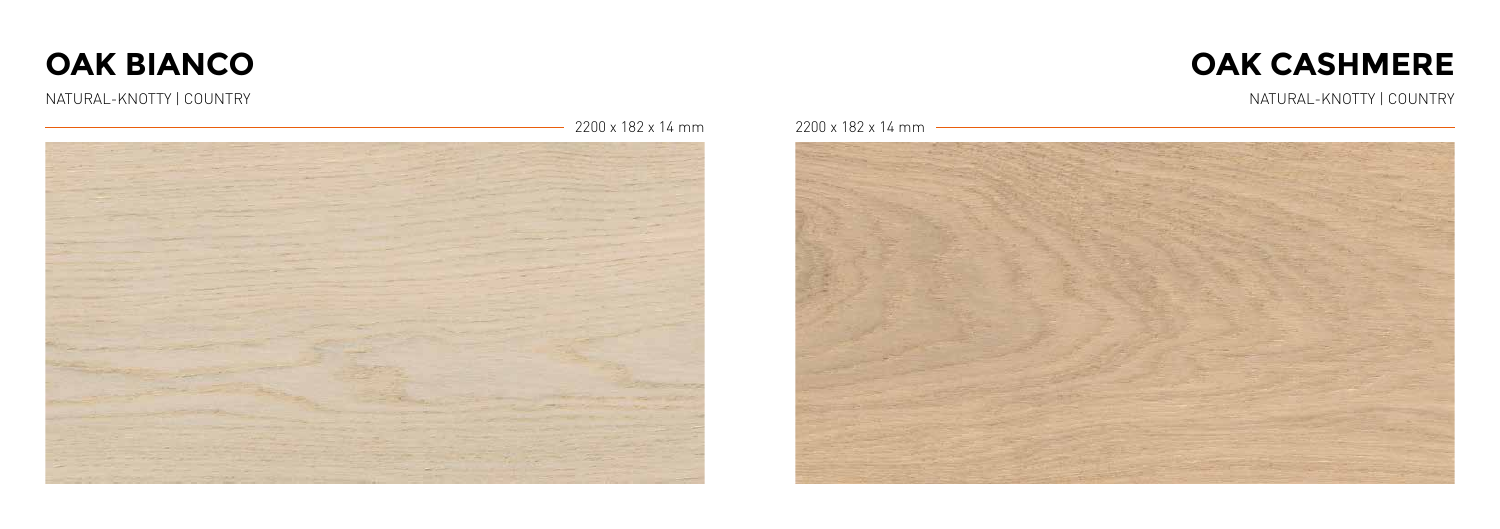## **OAK GREY OAK PURE**

### NATURAL-KNOTTY | COUNTRY NATURAL-KNOTTY | COUNTRY



2200 x 182 x 14 mm 2200 x 192 x 14 mm

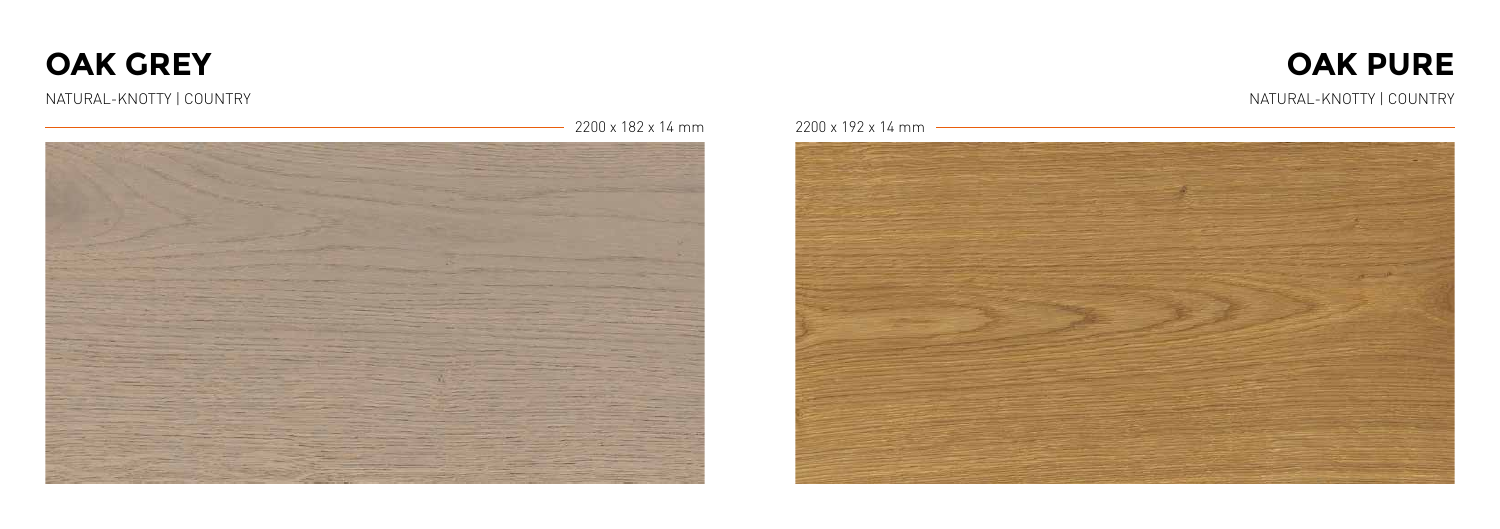### **OAK CAPPUCCINO OAK TABACCO**



#### NATURAL-KNOTTY | COUNTRY NATURAL-KNOTTY | COUNTRY

2200 x 182 x 14 mm 2200 x 182 x 14 mm



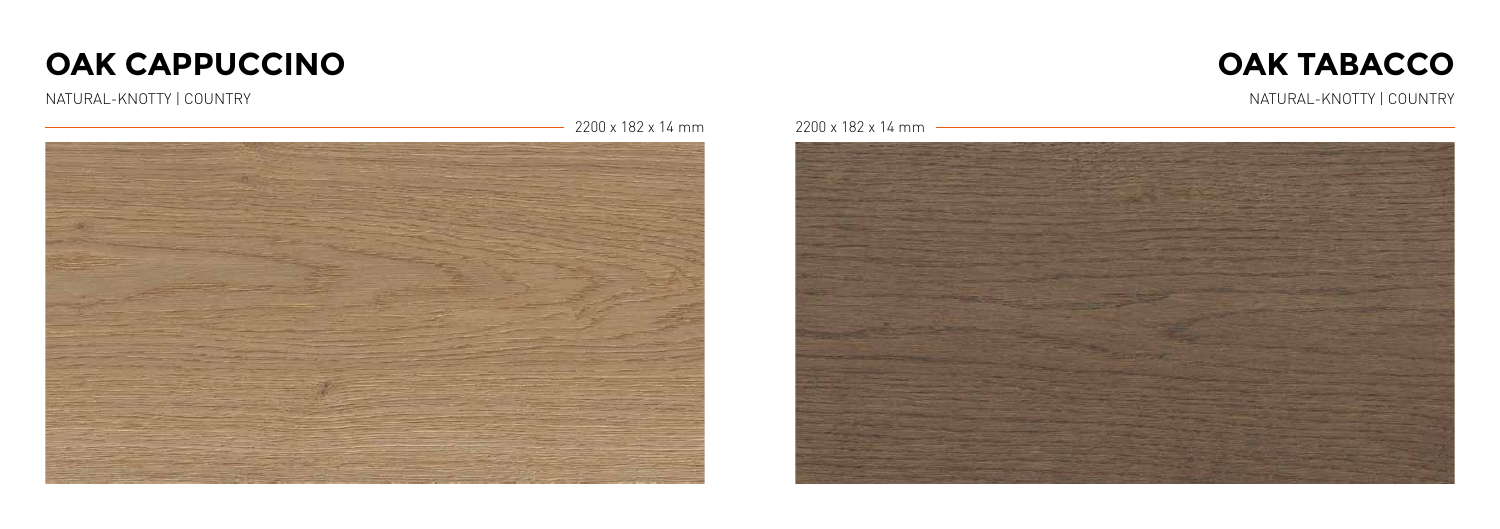



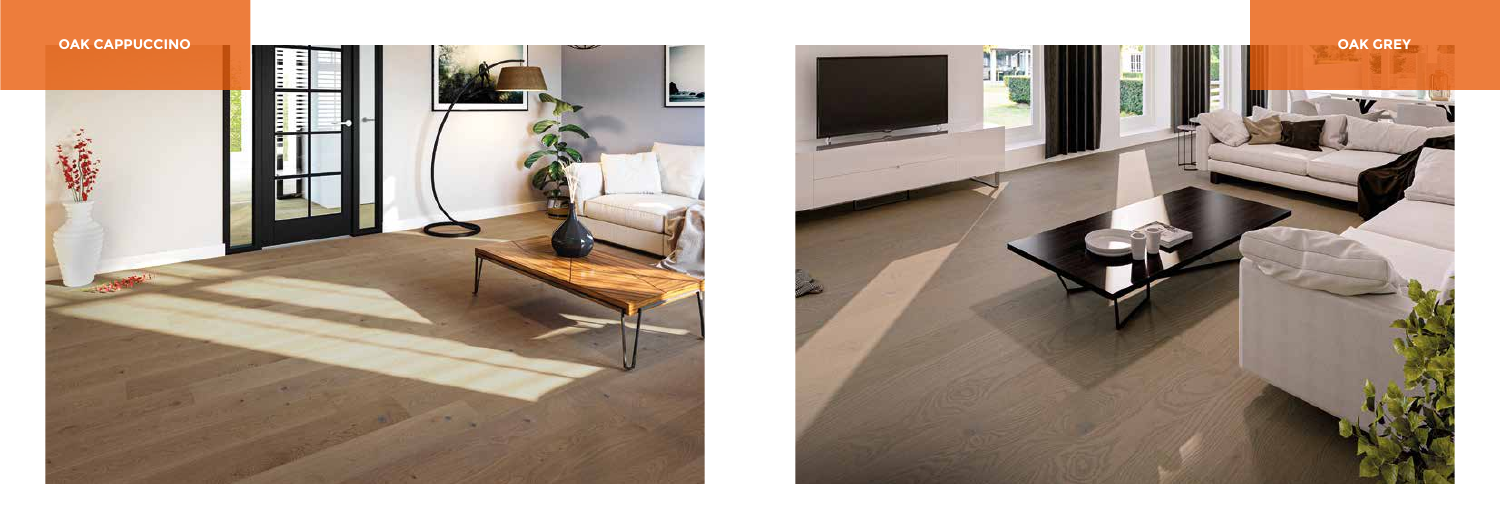

Natural appearance with natural differences in colour and structure, healthy knots and small knotholes, dark puttied. No sapwood.

We make it easy for you to choose. Here you can find more information about gradings on our homepage. Just scan and decide.







Lively appearance with strong differences in colour and structure, big knots and cracks, black puttied.

## **APPEARANCE<sup>2</sup>**

**Gradings**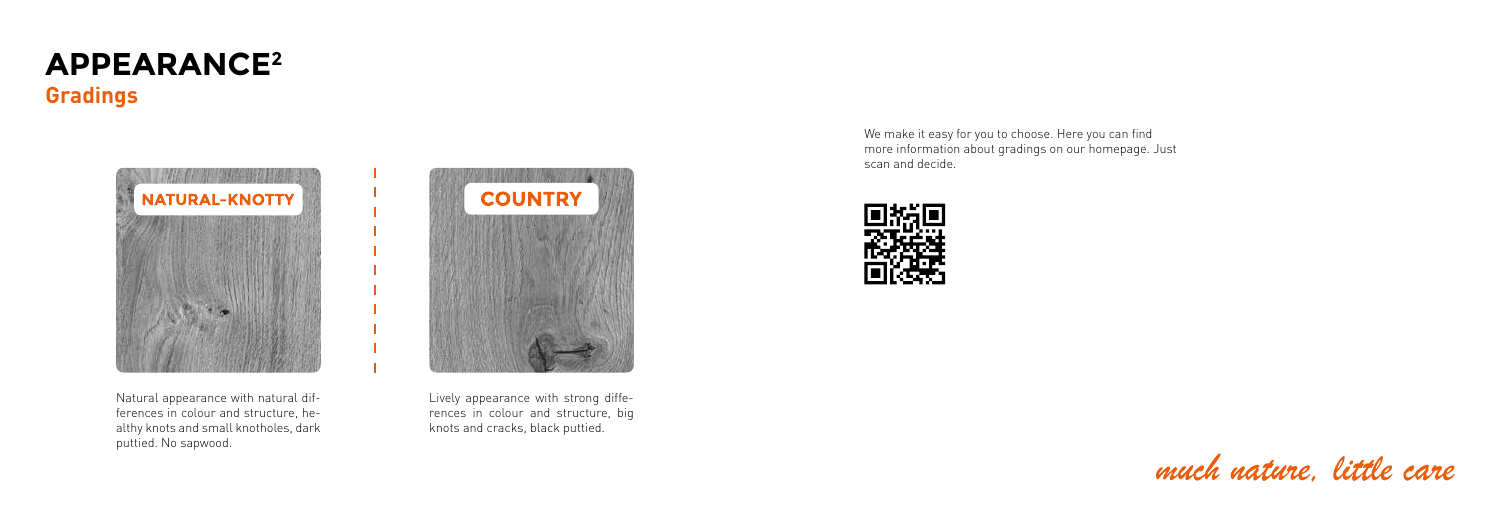

Immerse yourself in the world of Hafro Noble Woodfloors. We offer you the opportunity to be inspired in our showrooms. Commit, experience and find the floor that suits you perfectly. You can choose from a selection of over 100 products. With our professional advice on site we offer an optimal all-round service.

### **HAFRO WORLD // EBEN**

NIEDERNFRITZERSTRASSE 118 5531 EBEN IM PONGAU

### **HAFRO WORLD // SALZBURG**

**BAYERHAMERSTRASSE 11 - ECKE RUPERTGASSE 6** 5020 SALZBURG